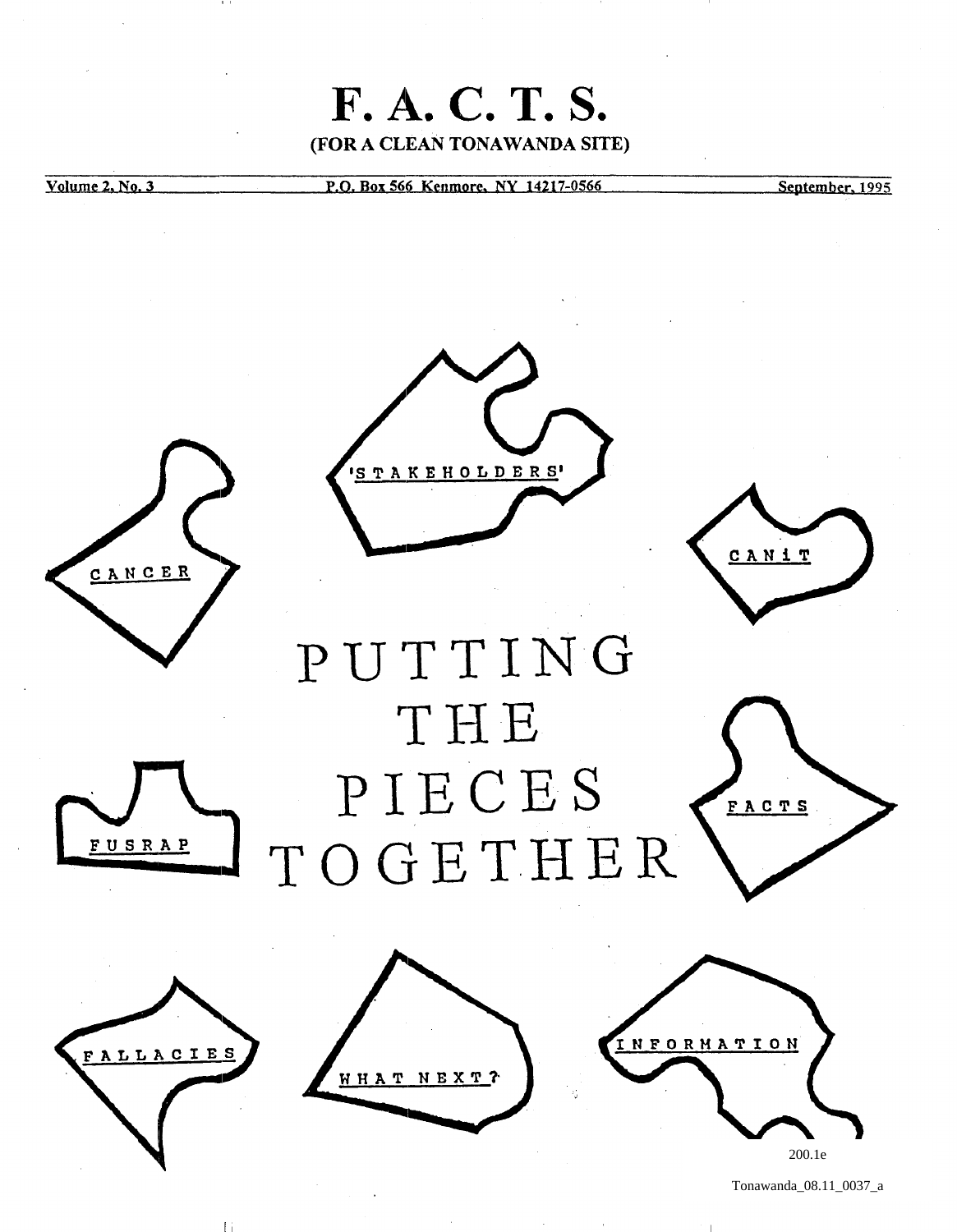# F.A.C.T.S. (For A Clean Tonawanda Site)

# Mailing Address: Box 566 Kenmore, NY 14217-0566 Phone/Fax: (716) 876-9552 Staff Members: Don Finch, Ralph Krieger, James Rauch

Purpose: To disseminate, in a timely manner, factual information relating to the cleanup of the Tonawanda nuclear waste site. Also, to serve as a resource to help interested citizens obtain relevant site-related materials. FACTS supports the complete removal of Tonawanda's radioactive waste to a dry, secure site, much more suitable for the longterm management of these wastes.

# A MESSAGE FROM YOUR EDITOR:

# WE'RE STILL HERE!

- After discussing whether or not we should run a monthly newsletter, we decided to run the newsletter whenever developments warrant it.
- I would like to thank all of you who have complimented us on the FACTS newsletter. Also, those who gave us input for the newsletter. It makes us feel good to receive the appreciation of concerned citizens.
- Please remember, don't hesitate to continue sending in questions and suggestions. Also, feel free to send in material to be printed. This is your newsletter.
- Jim, Ralph and I would like to thank those folks who attended our first FACTS meeting. It's good to know that we're not alone concerning this radioactive waste problem.
- A tip of the FACTS hat' to Supervisor Carl Calabrese for directly approaching Envirocare of Utah, Inc. with his questions concerning costs related to the disposal of the radioactive waste.
- Since the cost of producing the newsletter is being borne by the shallow pockets of the newsletter staff, any donation to help offset this cost would be welcome.

## WHAT'S HAPPENING ELSEWHERE

While CANiT members heap praise on John LaFalce for arranging partial cleanup of the Linde property - about 14,000 cubic yards of the 80,000 cubic yards estimated at the Linde property, or less than 4 percent of the 371,000 cubic yard Tonawanda Site total- we note that on July 12, 1995 a \$67 million contract was signed with Envirocare of Utah for a complete "turnkey" cleanup (including site characterization; waste excavation, loading, transportation, and disposal at Envirocare; and site restoration) of the Wayne, N.J. FUSRAP site, extending through the year 2000 (six fiscal years). The Wayne site has an estimated 110,000 cubic yards of contamination.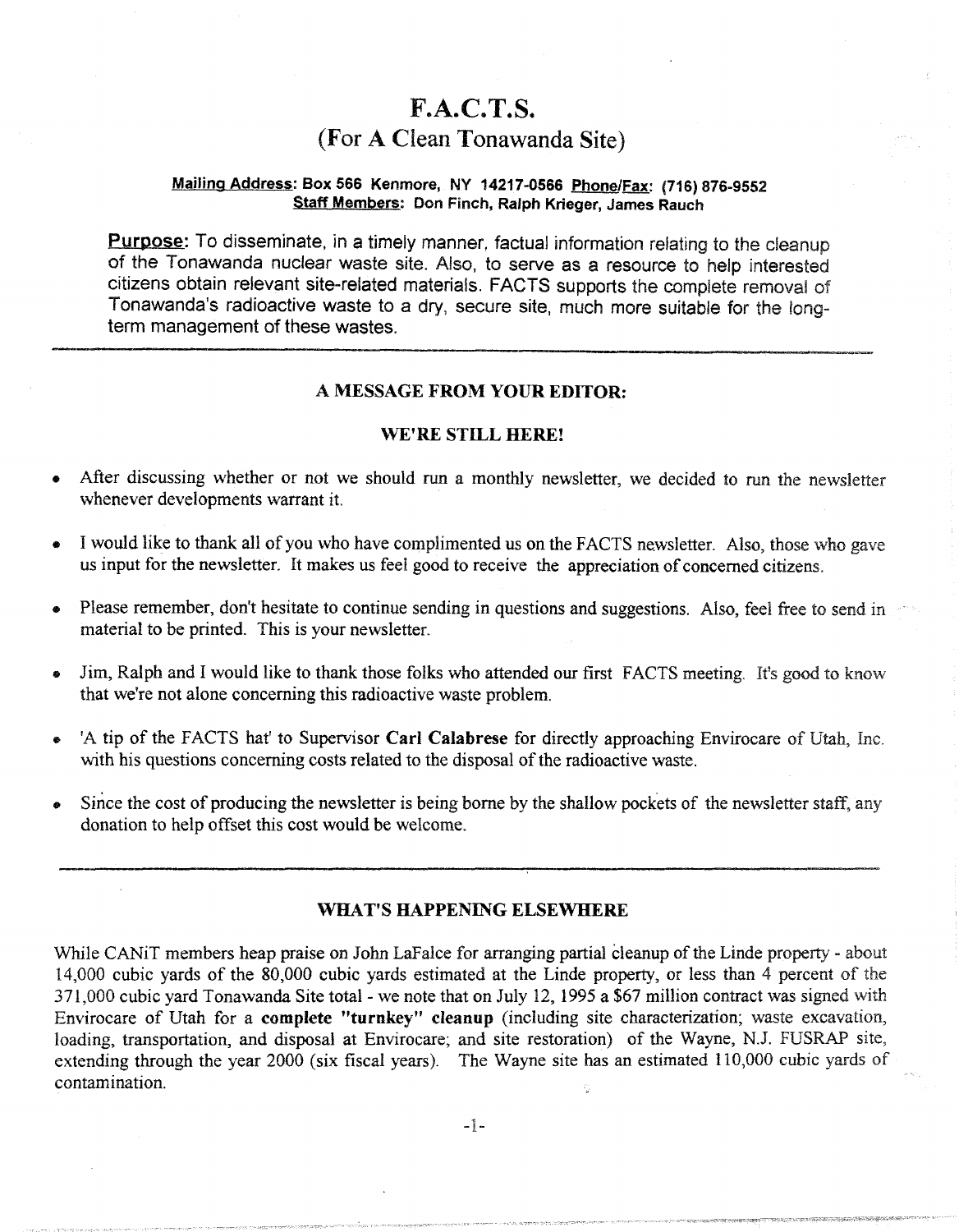# ANNOUNCEMENT OF PARTIAL RADIOACTIVE CLEANUP AT TONAWANDA NUCLEAR SITE LEAVES IMPORTANT QUESTIONS UNANSWERED

On August 4th, Congressman Lafalce announced that DOE would "begin interim remediation efforts this fall" Jnion Carbide's forrner Linde facility (now Praxair, Inc.)

The decision, by Energy Department Assistant Secretary Thomas Grumbly, is certainly good news for the Tonawanda community and all residents of the Niagara Frontier region. It is especially good news for workers who over the years have faced increased exposure risks in some areas of the formerly utilized Manhattan Project facility.

*However, the announcement calls for only a partial cleanup at the Linde site.* The Linde facility is just one of the five properties comprising the entire Tonawanda Site. The other properties are the Town of Tonawanda Landfill, Seaway Landfill, Ashland #1 and Ashland#2. *The "interim" action would remove less than 20 percent of the contamination present at the Linde/Praxair property or less than 4 percent of the over 371,000 cubic yards of contaminated soils, creek sediments, and structures at the total site.* The 5th property, the Town of Tonawanda Landfill, reportedly has at least 15,000 cubic yards of FUSRAP contamination.

In addition, the announcement does not address important issues which were left unresolved when the required environmental review (EIS) process was suspended by DOE 17 months ago. Most important, what cleanup guidelines will be used to decontaminate the property? New York State guidelines are ten times more strict than DOE's cleanup criteria. The level of radioactive contamination remaining after cleanup under DOE guidelines would be ten times greater than under New York State guidelines. *This is a very important issue because* if *DOE's cleanup criteria are used instead of New York's, the "cleaned" area will still pose a tenfold greater risk of health effects such as cancers.* By conducting an "interim remediation" outside the recified requirements of the normal EIS process, is DOE trying to avoid the application of New York State's .ore stringent cleanup guidelines?

The announcement calls for Buildings 14, 30, and 31 to be decontaminated and only Building 38 to be demolished and removed. In contrast, the community's preferred complete cleanup and removal (ElS Alternative #2) provides for the demolition and removal of all four buildings along with approximately 5,000 cubic yards of contaminated soils under the buildings. It seems unlikely that the DOE would perform an expensive, labor intensive decontamination of buildings if they had any thought of removing them at a later date. *In comparison with any EIS alternative, the announced "interim" cleanup of the Linde property will remove only a fraction of the total contamination present at this property.* 

This action does set an important precedent in that it provides for the much safer long-term management of the wastes at a much more suitable out-of-state location, as demanded by the Tonawanda community. But, since it only deals with part of the total contamination present at the Linde property, we cannot assume that the rest of the contamination at the total site will be similarly removed. DOE remains adamant in claiming the cost of complete removal, \$235 million, is too high when compared to their preferred plan, an onsite pile at \$77 million. In fact, this is very shortsighted and is not cost-effective in the long-term and is when one considers the 500,000 year hazard period of these wastes as well as the fact that a clay-capped landfill will erode away in out climate in as short a time as 200 years or less.

*At its March* 14, 1995 *meeting, Coalition Against Nuclear Materials in Tonawanda (CANiT) adopted the position that a gradual, staged cleanup of the five properties comprising the total Tonawanda Site would be cepted only if DOE made a commitment to eventual out-of-state disposal for all of Tonawanda's Lontaminated material. This political group has now apparently changed their position.* (continued page 3)

II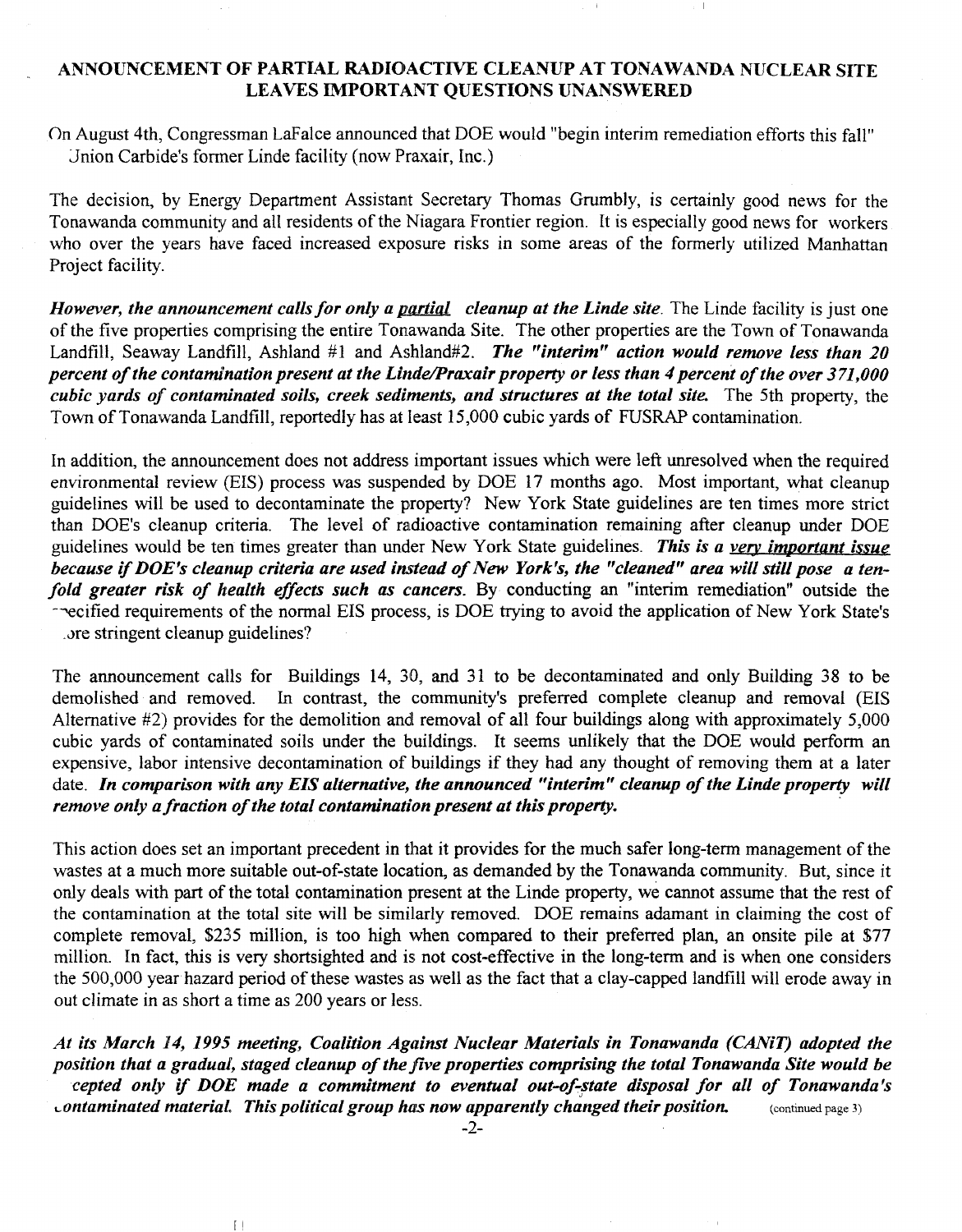*With the cleanup criteria and other environmental review questions unanswered and lacking completion of the required EIS decision process for the total site, the legality of such an "interim" action is questionable.* 

# WHAT HAS HAPPENED TO THE 'SUSPENDED' ENVIRONMENTAL REVIEW PROCESS?

On October 31, 1994, FACTS wrote to Energy Secretary Hazel O'Leary and expressed our concern that DOE's suspension of the environmental review process in April followed by a Secretarial Policy change on the National Environmental Policy Act (NEPA) in June meant, in effect, that environmental review under the provisions of NEPA had been terminated. We pointed out that seven years ago DOE had determined that a NEPA Environmental Impact Statement (EIS) was required and that we consider such environmental review to be essential, both from a simple legal standpoint and in terms of assuring protection of the communiry's interest in the selection of an effective, long-term management plan for Tonawanda's radioactive waste. (see November, 1994 FACTS, page 6).

Principal Deputy Assistant Secretary for Environmental Management Richard Guimond responded to our letter saying:

"In the case of the Tonawanda Site, the program office plans to continue to integrate the National Environmental Policy Act and Comprehensive Environmental Response, Compensation, and Liability Act [CERCLA or 'Superfund'] processes and emphasizes that the National Environmental Policy Act process has not been terminated."

On numerous occasions since the suspension of NEPA review (including the following DOE public meetings: a July 1994 public meeting with Guimond, the 9-9-94 Treatability session, the 10-18-94, 1-31-95 and 2-28-95 Work Plan meetings, and most recently at the 6-5-95 informational meeting) FACTS has repeatedly asked that the EIS review be logically continued by DOE addressing the issues raised by the public in their comments on the draft EIS. At the 1-31-95 meeting, Site Manager Ron Kirk said in public conversation that the required Responsiveness Summary (to the public comments) had been prepared, and further, that if DOE wanted to they could immediately proceed to issuing a Record of Decision (ROD) for their preferred alternative #5 - partial excavation and onsite disposal. FACTS subsequently requested the Responsiveness Summary under the Freedom of Information Act (FOIA).

After almost 3 months delay beyond the required response time, DOE responded that the Responsiveness Summary:

"... was never completed nor issued; therefore it does not exist.

Although a statement that no documents exist which are responsive to a request is not a denial of access to records, the adequacy of the search performed may be appealed by writing to ... "

We are left wondering if Ron Kirk knowingly periured himself, or if DOE would be more recognizable to the public as the 'Department of Evasion'. And yet, Secretary O"Leary says she wants to build public trust.

Most recently FACTS sent a press release to Assistant Secretary Thomas Grumbly commenting on his announcement of a partial "interim" cleanup at the Linde/Praxair property and pointing out that the issues raised through public comment on the draft EIS had not been addressed. An August 25th response from James Wagoner II, Director Off-Site/Savannah River Program Division, Office of Eastern Area Programs, Office of Environmental Restoration, seems to contradict Guimond's previous assurance that NEP A review requirements

(continued page 4)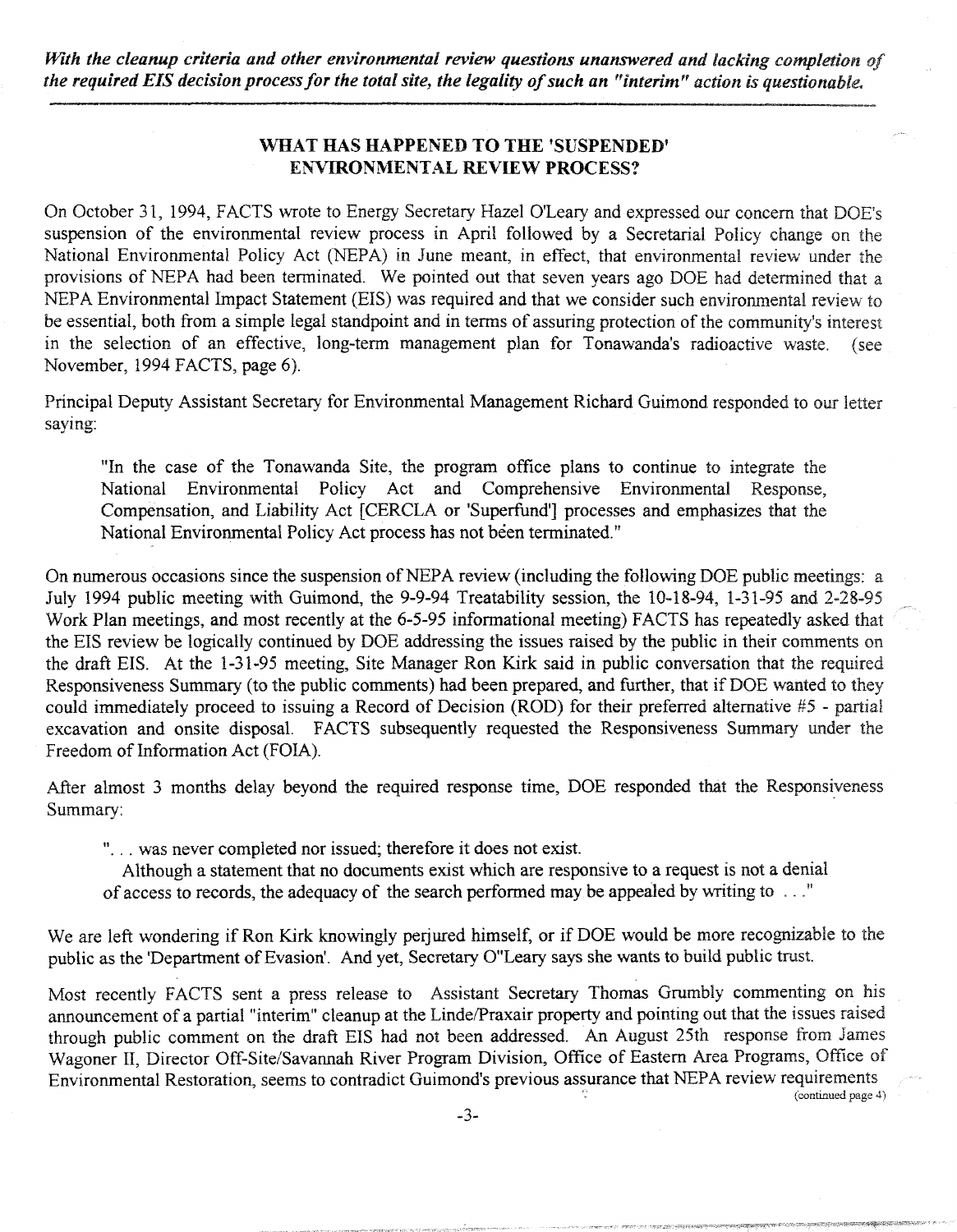#### would be met.

Ii I

II

Wagoner states that "When the Department and the Tonawanda stakeholders reach a mutually acceptable longm solution for addressing the Tonawanda Site, the Department will document the remedy selected in accordance with CERCLA."

#### Without specifically saying so, it appears that NEPA review requirements have been eliminated.

When viewed in the context of DOE's unilateral cancellation of further Work Plan Meetings with the local community and the subsequent setting up of a national FUSRAP committee, composed solely of DOE-selected members, without the knowledge of or input from the Tonawanda community, this termination of NEPA review requirements is particularly disturbing. In fact, we believe that DOE is not acting in good faith on this central issue, and further, that failure to meet the requirements of the NEPA EIS process is illegal.

# FACTS BRIEFS:

Workmans Compensation Case: Filed on behalf of a widow of a Linde/Praxair worker; attorneys wanted to obtain documents, FOIA material, etc. concerning FACTS Newsletter, Union records. Judge ruled these items out; saying that the only material from FACTS they are entitled to is what the public had received (past issues of the Newsletter). The Union has turned over all material it has researched on its own time.

Ed. note: Union Carbide Corporation and Linde/Praxair had all these years to research for this material. Why did they wait until just recently to demand that the Union turn over what it had researched on its own time (which amounts to a tremendous amount of hours)?

- In another matter, Linde/Praxair officials now also want want material: "For purposes of collective bargaining, the Company is requesting under the National Labor Relations Act that the Union produce to it any and all documents - - - " (letter dated August 18, 1995); "re: Request to Furnish Information for the Purpose of Collective Bargaining - - - - " (letter dated September 4, 1995). Ralph Krieger said that the Union will allow the Company to look over all documents, etc. and the Company is free to copy any material they desire.
- F ACTS has applied for a DOE Technical Assistance Program (TAP) grant. This would be used to secure the services of an independent technical consultant to assist the community in interpreting DOE and DOE contractor documents related to the selection of a long-term waste management plan for Tonawanda's waste. Specific services identified in the request include evaluation of data generated in the ongoing treatability study, evaluation of documents pertaining to the Town of Tonawanda Landfill (the fifth Tonawanda property designated into the FUSRAP program but not dealt with in the draft EIS), and a comparative evaluation of the suitability for long-term storage, both in terms of site physical characteristics and institutional control issues, of the Nevada Test Site versus the Envirocare site. FACTS would not receive any of the grant funds, but, with the community's input would determine the consultant to be retained and the services to be performed.

(continued page 5)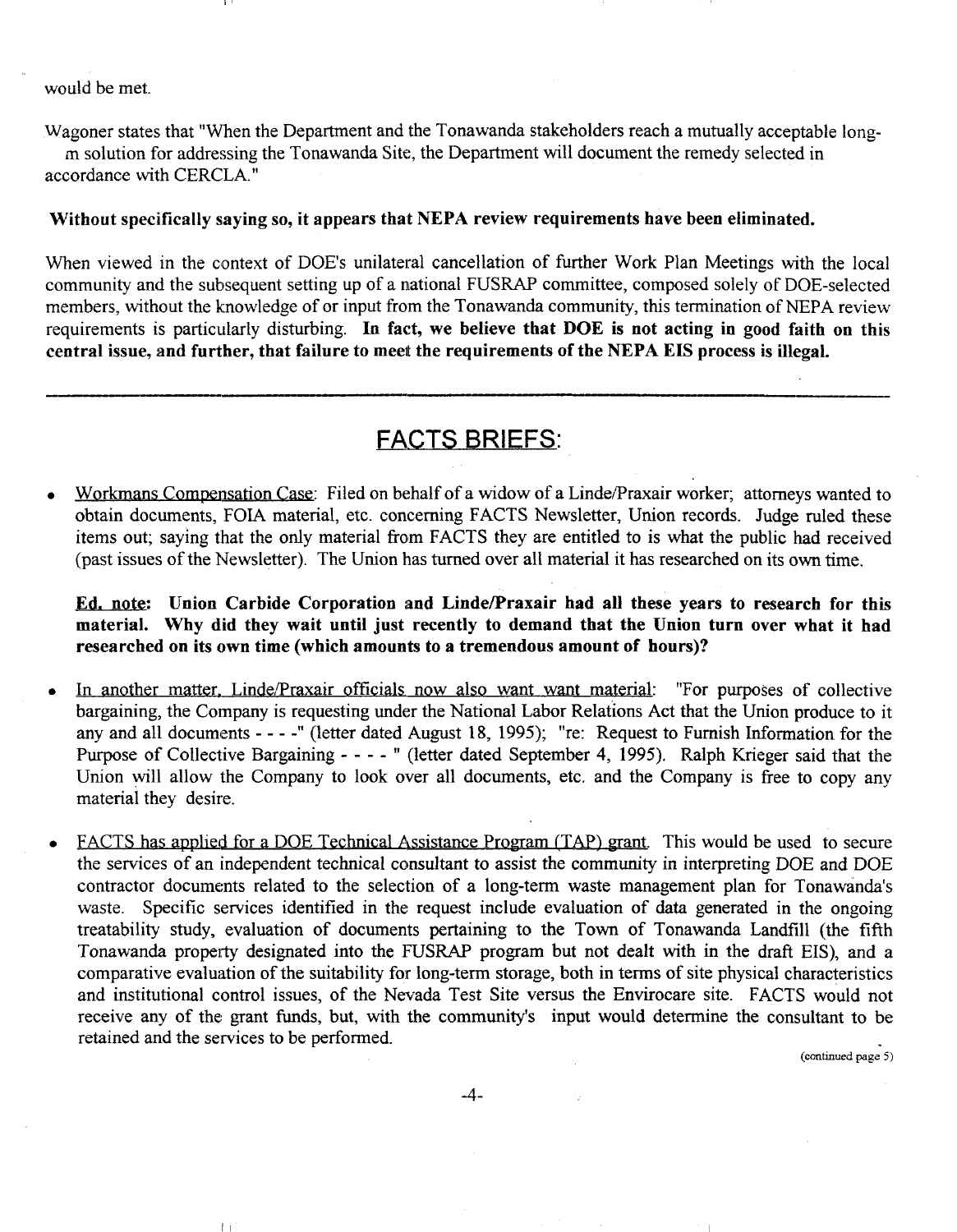90 per cent of the toxicity? Reacting to the announced partial cleanup of the Linde/Praxair property Tonawanda Supervisor Carl Calabrese was reported to say that it made sense to deal with the Linde site first because, while it has 10 per cent of the total waste volume, it has 90 per cent of the toxicity making it the dirtiest property in the total Tonawanda Site. These figures are incorrect; according to the Feasibility Study, (page 5-63) the Linde property has 80,130 cubic yards of waste or about 22 per cent of the total volume at the total Site. And the Linde property certainly does not have anywhere near 90 per cent of the radioactivity or toxicity. In fact, most reports show the Linde property to be the least contaminated of the five properties in terms of the amounts (in curies) of each of the three principal radioactive elements present: radium, thorium and uranium; the sole exception being the uranium content at Ashland 2. Even the most recently designated property, the Town of Tonawanda Landfill has more contamination:

# Radioactive Content of Tonawanda Properties (in curies)

|                            | Radium | Thorium | Uranium |
|----------------------------|--------|---------|---------|
| Ashland 1                  | 1.2    | 20      | 5.5     |
| Seaway                     | 0.8    | 13      | 1.5     |
| Ashland 2                  | 0.3    | 4       | 0.8     |
| Town of Tonawanda Landfill | 1.3    | 1       | 2.3     |
| Linde                      | 0.2    | 0.7     | 1.0     |

(derived from information presented in "EMAB Briefing on New York FUSRAP Sites, August 22-23, 1995, Tonawanda, New York")

*Why then has DOE chosen the Linde/Praxair property for a partial "interim" cleanup? DOE officials have repeatedly said there is no health threat posed to workers by contamination at this site. Of course,* if *that were true then a cleanup would not be necessary. Obviously, it's not true. In addition, could it be that Praxair is better connected politically than the other property owners?* 

# SOMETHING ELSE TO THINK ABOUT

by Don Finch

At the March 29 workshop held by DOE, Kevin Ironsides was explaining to me the dose-response curves (linear, supralinear, etc.) used to predict cancer hazards due to long-term exposure to low-level radioactive waste. Mr. Ironsides works for Science Applications International Corporation, a contractor to DOE at the Tonawanda Site. He identified himself as a toxicologist. After listening attentively to his explanations, I asked him if he was familiar with the works of Drs. Mancuso, Gofman, Stewart and Quigley? He said he was not familiar with their research. *Yet, it was these independent specialists, in the fields of medicine, radiobiology and epidemiology, who years ago documented greater hazards of long-term exposure to low-level radioactive waste than were then officially recognized.*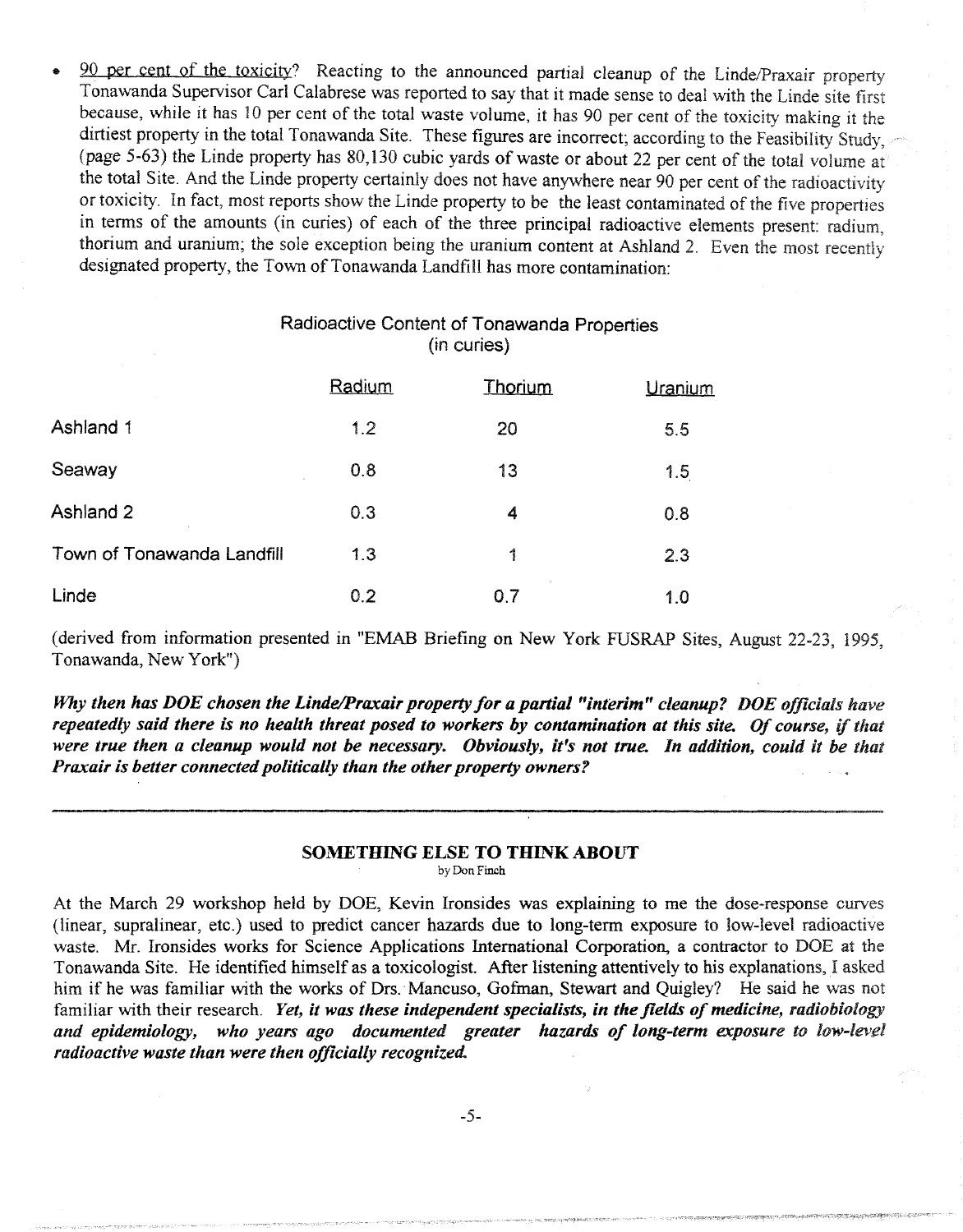### DEFICIENCIES IN THE DRAFT ENVIRONMENTAL IMPACT STATEMENT

by Jim Rauch

e draft environmental review document (RI-BRA/FS/EIS) for the Tonawanda, N.Y. Site contains several significant deficiencies (see "Comments on RI/FS-EIS for the Tonawanda, New York FUSRAP Site" by James Rauch, 2-6-94):

l.) For example, over 50% of Manhattan Project-related environmental contamination (27.3 curies of uranium and radium) at the five properties which make up the Site consists of radioactive liquid effluents which were discharged to surface water, via storm and sanitary sewers, and to groundwater by 'deep' (130 ft. to 150 ft.) well injection, by the Linde Air Products Division of Union Carbide.

The company decided to inject 55 million gallons of radioactive liquid effluent containing 5.5 curies of radium-226 into the bedrock aquifer below their refinery facility because their legal department thought "that it is considered impossible to determine the course of subterranean streams and, therefore, the responsibilty for any contamination could not be fixed."

Linde's legal department preferred the injection well disposal route to the surface routes because surface disposal "is objectionable because of probable future complications in the event of claims of contamination against us." Despite this, Linde later used the surface disposal routes as well. Although the Army expressed reservations at the injection well plan, saying, "We would also like some assurance that the government will not under the terms of the contract be required at some later date to remove any effluent which may remain in the well or be required to restore the well to its original condition," it apparently acquiesced to Linde's use of both disposal routes. Linde still occupies the site, however they have changed their name to Praxair, Inc.

lfiously, The EIS package for the Tonawanda, N.Y. Site does not define the extent of groundwater contamination resulting from the 'deep well' injection nor does it contain any remediation proposal for the injected effluent as required by the National Environmental Policy Act (NEPA). [see J. Rauch's "Comments on RIlFS-EIS for the Tonawanda, New York FUSRAP Site" comments 29 and 50].

2) The same is true for the surface discharge effluents, including dredgings and sewer plant sludge taken to Tonawanda's municipal landfill (see J. Rauch's comments 33,34,39, and 42).

3) In these cases, it seems the DOE does not intend to fulfill the requirements of NEP A. Based on the above, it appears likely that Linde Division/Union Carbide Corporation may share legal responsibilty with the federal government for the contamination associated with these discharge routes. If so, shouldn't the federal government pursue Union Carbide Corporation (Linde's parent finn at the time) for a portion of the remediation costs?

The previous quotations are from correspondence contained in "The Federal Connection: A History of U.S. Military Involvement in the Toxic Contamination of Love Canal and the Niagara Frontier Region, 1-29-81, a report by the New York State Assembly Task Force on Toxic Substances" (see verbatim excerpt directly below). This report made several recommendations including a request that the state attorney general determine if New York State should bring legal action against the federal government.

-6-

I: I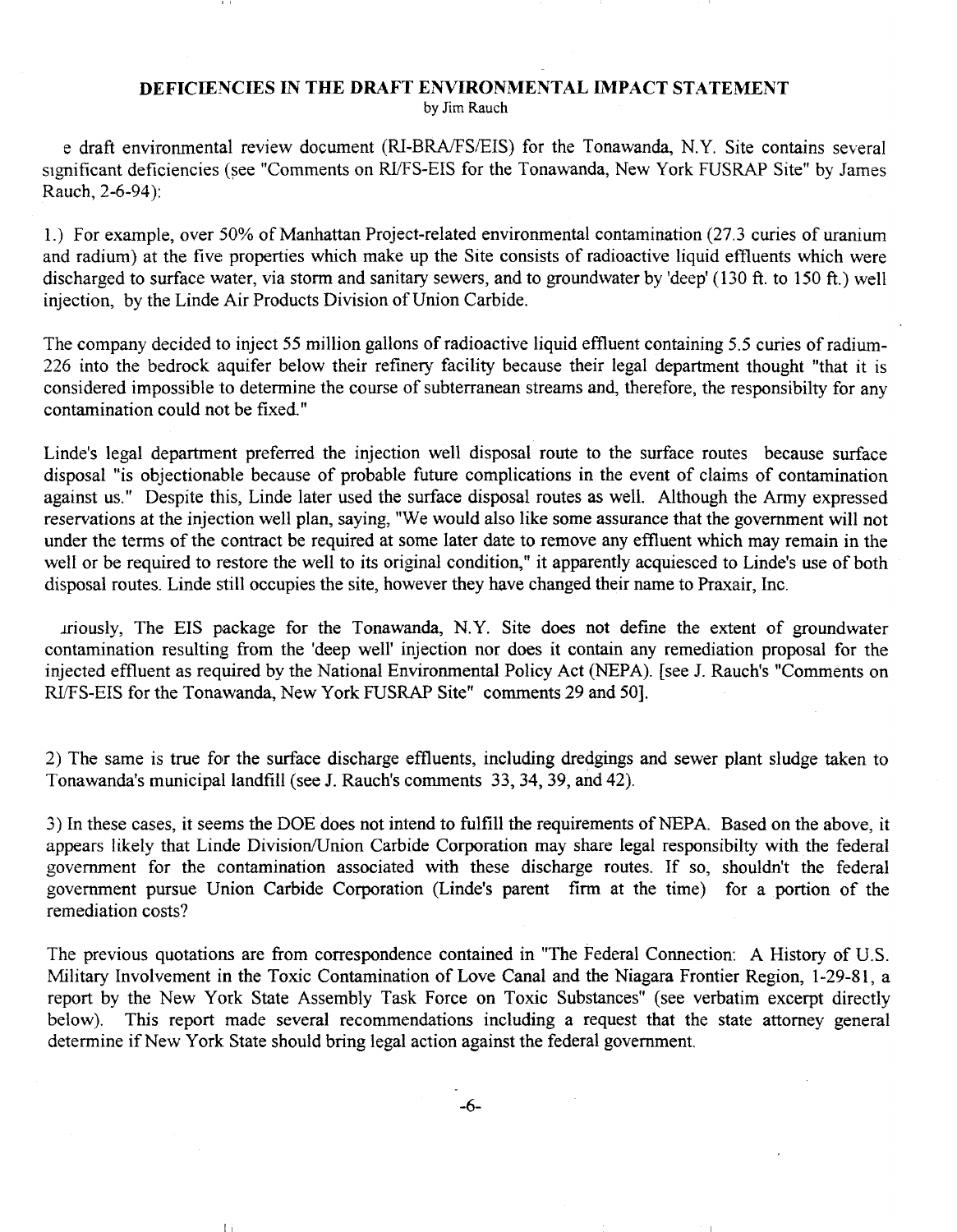Ed. note: The following excerpt is an exact copy of text found in the Federal Connection - A History of U.S. Military Involvement in the Toxic Contamination of Love Canal and the Niagara Frontier Region Volume 1, Page 128:

#### *The* Advantage of Dumping Wastes into Underground Weils

The rationale behind the initial decision to use the underground wells, revealed in a remarkable and discerning series of correspondence between Linde and MED, merits particularly close review. In a March 29, 1944 letter to Captain Emery Van Horn, MED's Tonawanda Area Engineer (its chief regional officer), [see appendix] Linde stated that dumping the wastes into the storm sewer system which drained into a nearby creek ("Plan 1") was "objectionable because of probable future complications in the event of claims of contamination against us." 24

Linde's fear was that the discharge of Step I wastes in this obvious and crude manner might cause injury and give rise to clear-cut liability, particularly since the hot, caustic liquors would be flowing through a public park in which children frequently played.25 Moreover, Linde's Law Department had ruled that dumping the wastes in this manner would be in violation of existing New York State regulations.25a

Linde strongly favored the pumping of the effluent into underground wells ("Plan 2") for one simple, but convincing reason - - it believed that the resultant underground toxic contamination could not be readily traced to the Linde Plant. In requesting MED's permission to use the underground wells, Linde explained the principal advantage of Plan 2:

"our Law Department advises that it is considered impossible to determine the course of subterranean streams and, therefore, the responsibility for any contamination could not be fixed. Our Law Department recommends that this method of disposal be followed."<sup>26</sup>

Linde further asserted that the content of the liquors themselves were not harmful, a fact which linde claimed had been attested to by local, state and federal officials:

"We understand that local representatives of the New York State Board of Health and of the Town of Tonawanda Filtration Plant have given the opinion that the effluent liquors are not detrimental to the public health. We also are told that Captain Ferry has expressed the opinion that there is nothing in the effluent liquors detrimental to public health." 27

The self-contradiction inherent in Linde's analysis of the disposal alternatives is evident. If the Step 1 effluents truly were, as Linde represented, not 'detrimental to public health', the fear of liability arising from their discharge into the wells would be groundless.

Clearly, Linde recognized that contamination from discharge of the effluent would have a detrimental impact, since the choice of the well disposal method was made in order to evade liability. It is most disheartening that the use of underground wells was advised by Linde not because this method was safer or scientifically more sound but so that the source of contamination, the MED-owned, Lindeoperated Ceramics Plant, could not be readily identified.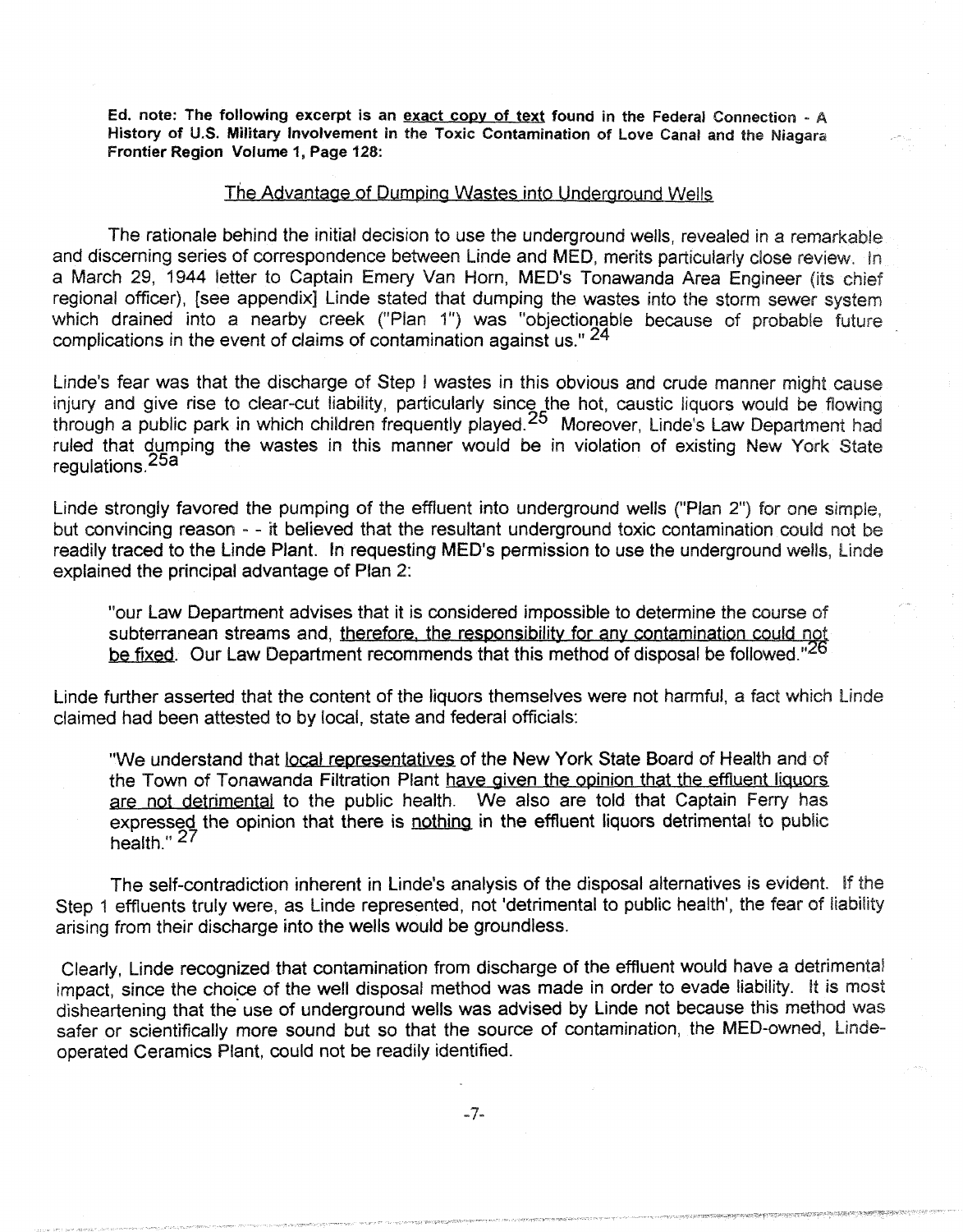# Clean-up criteria?

**Citizens group in** to'wn **raises questions about how, and to what standards, nuclear cleanup will be done** 

By Joseph C. Genco Staff writer<br>The decision to begin work on clean-up of radioactive waste in the Town of Tonawanda has been met with reserved optimism from the group, "For a Clean Tonawanda<br>Site," which calls itself FACTS.

The plan announced by· the Department of Energy (DOE) last week, Involves ·work to clean three buildings, demolish a fourth and dispose

TONAWANDA NEWS 8/4/95

# **Cleanup of TT radioactive sites to begin this fall**

By Joseph C. Genco Staff writer

A portion of the talking, negotiating and red tape is done.

The Department of Energy has announced it will proceed with plans this fall for interim remediation of some radioactive wastes in the Town of Tonawanda.

The announcement comes in response to a request from Congressman John J. LaFalce.

Three buildings in the Linde-Praxair complex on Sheridan Drive will be decontaminated. A fourth will be demolished, and a 12,000 cubic-yard pile of contaminated materials will be removed to an out-of.-state site.

Work on the \$14 million project could begin in the fall and may be

completed by fall, 1996.<br>"In 1993, DOE 1993, DOE had recommended keeping and maintaining wastes in Tonawanda," LaFalce said in a press release. "I objected, demanding that the recommendation be reconsidered, and in April of 1994, DOE agreed to totally reopen the question of what to do with Tonawanda wastes."

The action is potentially the first<br>taken to remove wastes left over from the Manhattan Project of World War II from the community.

The wastes. are present at three locations, Ashland one and two and Seaway Industrizll park, which are both along River Road near the Grand Island bridges, and the Praxair property.

 $|1|$ 

The community has been steadfast in its opposition to any wastes remaining in the town, much to the chagrin of the DOE which two years ago proposed a plan to partially excavate wastes and consolidate them on one site within a stone's throw of the Niagara River.

Town Supervisor Carl Calabrese, Richard Tobe an Erie County official who heads up "Citizens Against Nuclear Materials in Tonawanda," and County Legislator Charles Swanick all expressed optimism over the new work.

Another group, For a Clean Tonawanda Site (FACTS) is run by Don Finch and Jim Rauch independent of ·CANIT and other interests.

Mr. Rauch said that while the announcement can be viewed as good news, and the Praxair site is as good a starting point as anywhere, the Ashland I site remains. the most heavily contaminated.

"It's really spectacular news from my viewpoint." Swanick said. "This settles the logjam concerning the DOE's desire to locate the material in the Tonawandas.'

Swanick praised LaFalce, noting that local officials had pleaded for congressional intervention. .

It was the intervention of a New Jersey congressman which led to the DOE agreeing to remove waste from that state rather than store it on site in two communities there.

of the resulting waste out-of state.

FACTS is concerned, however, that the announcement does not address what criteria will be used for the clean~up, DOE's or New York State's. The State's criteria is 10 times as stringent as that of the DOE,

The buildings represent one of<br>four sites contaminated by waste remaining from the Manhattan Project ofWWII.

FACTS and another group, Citi- zens Against Nuclear Material in Tonawanda, (CANIT), have advocated the removal of all wastes as the preferred remedy .. The current action, while greeted

enthusiastically, actually represents a departure from the plan preferred by community members and rejected by the DOE, the removal of all wastes.

That plan, rejected as too costly, would require the demolition of all four buildings.

CANIT in March adopted a reso- lution stating it would accept a gradual, staged clean-up of the properties only if. the DOE made a com- mitment to dispose of all waste outof-state.

Even with the current move  $b<sub>j</sub>$ the DOE, it is still unclear exactly what federal commitment has been made

FACTS concluded in its release that, "with these and other questions unanswered and lacking completion of the require Environmental Impact Statement decision process for the total site, the propriety of such an.<br>interim' action is questionable.